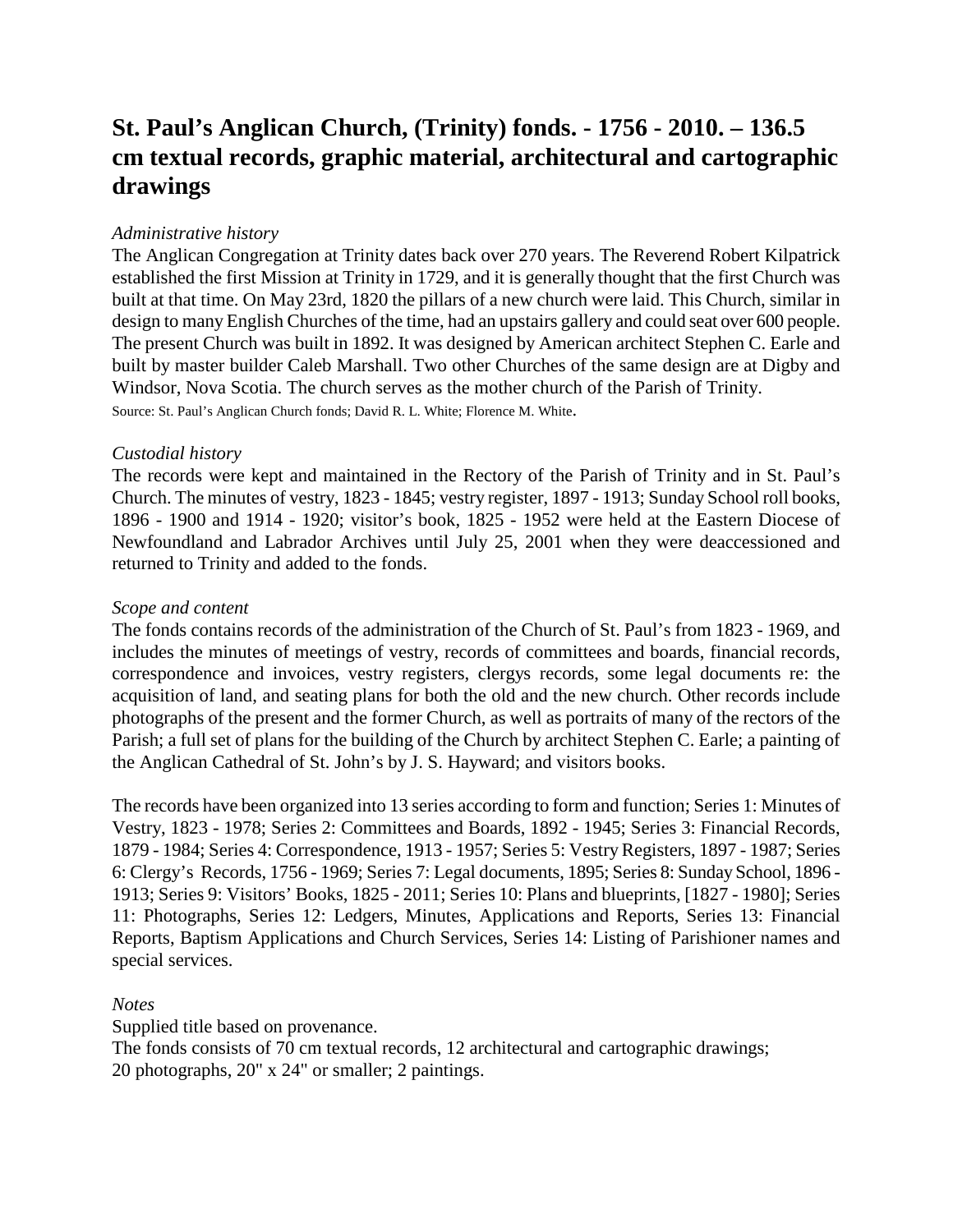The majority of the records were donated by the Rector of the Parish of Trinity, the Rev. G. Colbourne, July 2000. The remainder were located in the Church tower. They were subsequently transferred to the Archives.

The church plans, photographs and painting will not be available until they have received conservation treatment. The latter two are presently on display in the church.

# **Series 1: Minutes of Vestry. - 1823 - 1978. - 14 cm**

The vestry committee is the body that makes decisions regarding the Church building and the congregation. Members of the committee include the Church wardens, elected members of vestry and the Rector. The minutes of vestry record discussions and decisions relating to the maintenance of the Church, new buildings and additions, and matters concerning the congregation. The minutes also include the annual congregational meetings that are held usually in January or February and the election of officers for the new Church year.

The series consists of nine original volumes.

**Notes** 

The original volume for 1823 - 1845 was held in the Eastern Diocese of Newfoundland and Labrador Archives in St. John's until July 2001 when it was deaccessioned and returned to Trinity. The minutes from 1913 - 1917 are recorded with the accounts, 1912 - 1964, see 3.08.

1.01 Minutes of Vestry, 1823 - 1845

In addition to the minutes of the vestry there is a seating plan for St. Paul's and an account of funds that are held with the Church wardens.

1.02 Minutes of Vestry, 1846 - 1912

A seating plan of the Church and account of funds held by the Church wardens. This set of minutes also details the committee that was appointed to examine the fabric of the Church in 1883 and the recommendations for repair, report from the committee that looked into the site for the new Church, 1891 and the building of the new Church, 1892 - 1894.

1.03 Minutes of Vestry, 1917 - 1951

Contains the minutes of a few vestry meetings. Most of the records are of the annual congregational meetings, reports of various committees and elections of Church wardens, vestry, secretary, treasurer, sextons and other Church officers.

1.04 Minutes of Vestry, 1923 - 1933

Minutes of vestry as well as correspondence received and sent on behalf of the vestry.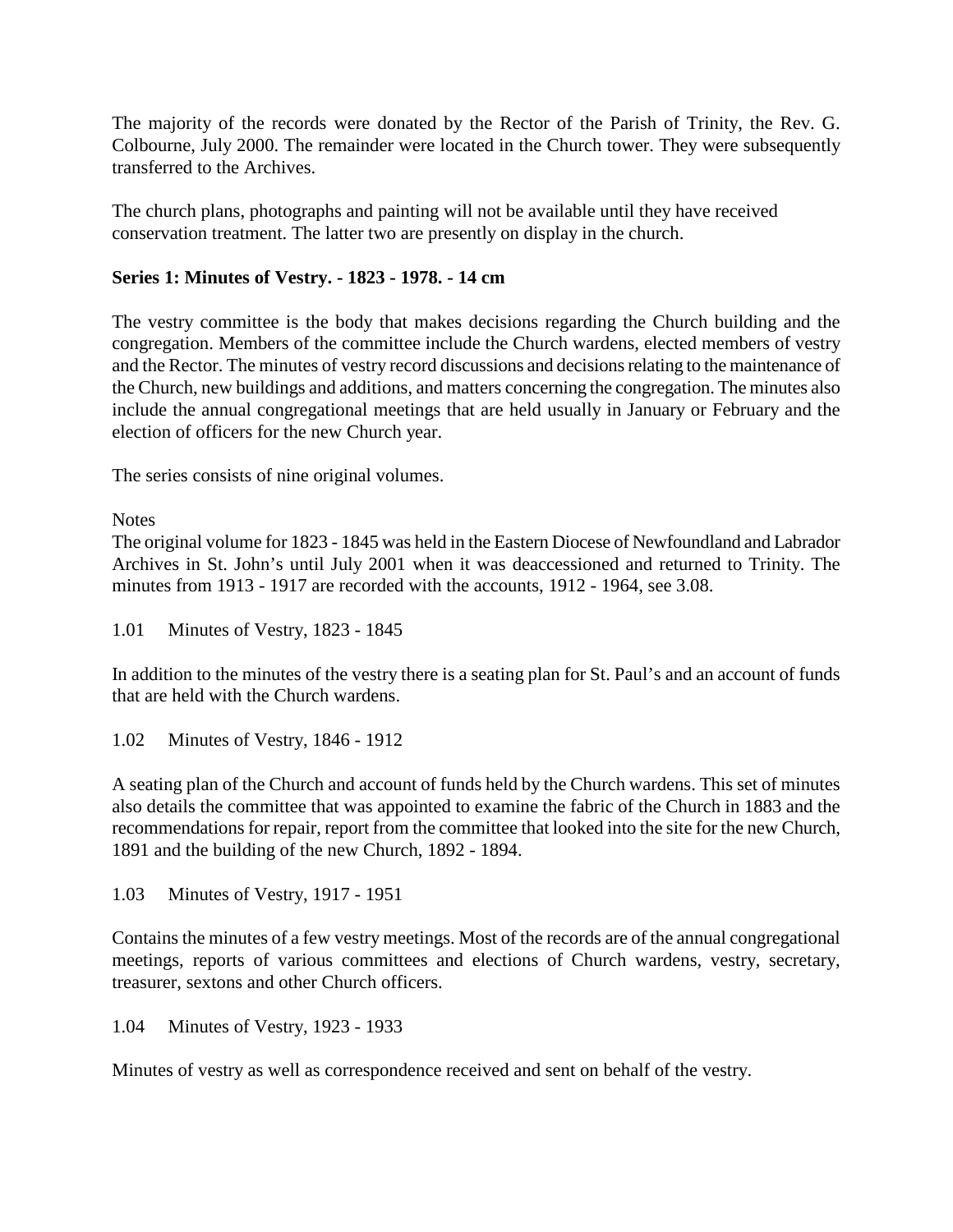- 1.05 Minutes of Vestry, 1934 1937
- 1.06 Minutes of Vestry, 1937 1944
- 1.07 Minutes of Vestry, 1944 1947
- 1.08 Minutes of Vestry, 1947 1958
- 1.09 Minutes of Vestry 1978

Location: Church Records Box 1.

# **Series 2: Committees and Boards. - 1892 – 1945, early 1990's - 5.5cm**

The series consists of minutes of meetings of the various committees established by the members of the congregation to carry out specific projects. The committees are as follows: Building Committee, 1885 - 1893; Parish Hall Building Committee, 1896 - 1908; Cemetery Board, 1874 - 1879, 1908 - 1938; Lighting and Memorial Committee, 1945, Members of St. Paul's Vestry 1980.

2.01 Church Building Committee, 1885 - 1893

Minutes of the committee and recommendations for inspecting the fabric of the Church, as well as plans for the proposed new Church.

2.02 Parish Hall Building Committee, 1896 - 1908

Minutes of the committee, correspondence, a report of finances in account with Rev. Frank Smart and a seating plan for the upstairs of the hall.

2.03 Cemetery Board, 1874 - 1879, 1908 - 1938

Minutes of the cemetery board and contributions made towards the building of the mortuary chapel (1874 - 1879). Finances of the cemetery, rules and regulations of St. Paul's cemetery, sale of land to the board by Henry Hunt, 1937 and the giving of land to the diocese for use by St. Paul's congregation by the family of the late A. E. White, 1938.

2.04 Lighting and Memorial Committee, 1945

This committee was set up to investigate the possibility of a lighting plan for the church and includes correspondence and price quotes from various companies.

2.05 Member's of St. Paul's Vestry 1980

2.05.02 Meeting/Reports St. Pauls Vestry, ACW, People's Warden, St. Pauls Cemetery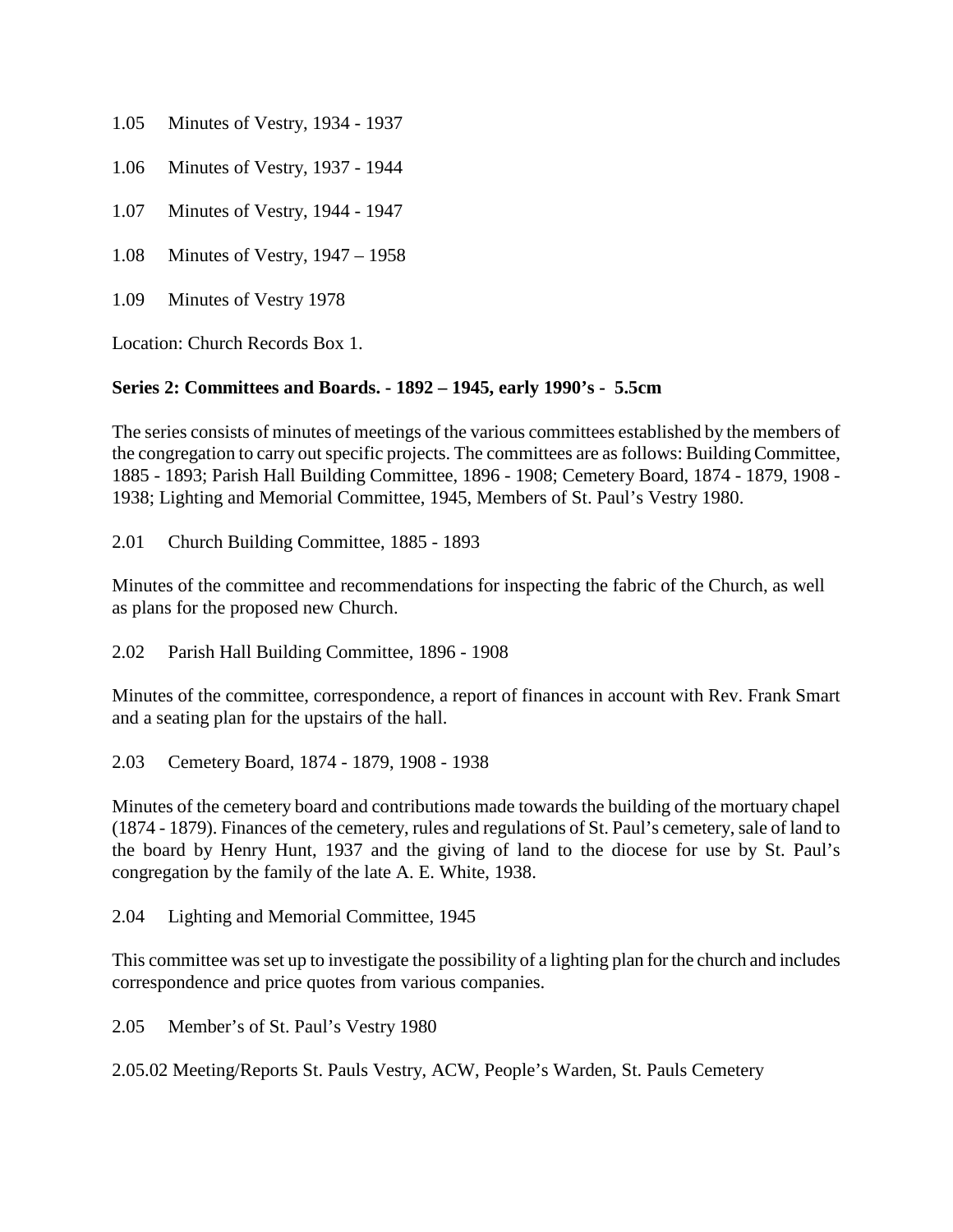Location: Church Records Box 2.

# **Series 3: Financial Records. - 1879 - 1986. - 25 cm**

The series includes all the records having to do with financial matters and consists of: Synod Fund, 1879; Cemetery Tax, 1891 - 1957; Parish Hall, 1903 - 1957; labour and cash given for building St. Paul's parsonage stable, 1906; receipts, 1908 - 1958; Diocesan Offering, 1909 - 1957; insurance, 1911 - 1957; accounts, 1912 - 1964; weekly offerings, 1918 - 1952; Rectory, 1941 -1957; Parish Hall account book, 1943 - 2001; an account of the Jubilee fund, 1944 - 1945; Rector's Stipend, 1945 - 1958; collections, 1945 - 1969; film expenses, 1950's and garden party, 1956 - 1958. The series also includes, annual financial reports 1964-1983, 1975-1978, & 1980-1986, subscriber lists for 1977- 1985, book of the general account (income/expenditures) 1964-1984.

3.01 Synod fund, 1879

A notice from Rev. Henry Dunfield to the members of the congregation stating that very little had been contributed to the rector's stipend so far this year.

3.02 Cemetery Accounts/Tax, 1891 - 1947

This sub-series contains the books that record the plots that have been purchased, the contribution of labour and/or materials for the upkeep of the cemetery, as well as the annual fee for owning a plot.

Owners of burial plots and graves were required to pay a burial fee of 25 cents for each interment and non-residents \$1.25. These fees were used for the upkeep of the cemetery and mortuary chapel.

| 3.02.001 | Cemetery accounts, 1891 - 1915        |
|----------|---------------------------------------|
| 3.02.002 | Cemetery tax, 1939 - 1947, Goose Cove |
| 3.02.003 | Cemetery tax, 1939 - 1947, Trinity    |
| 3.02.004 | Cemetery tax, 1939 - 1947, Lockston   |
| 3.02.005 | Cemetery accounts, 1940 - 1946        |

3.03 Parish Hall, 1903 - 1957

Invoices of various expenses incurred at the Parish Hall for repairs.

3.04 Labour and Cash Book, 1906

A record of labour and cash that was donated to help build St. Paul's Parsonage stable.

3.05 Receipts, 1908 - 1958

Receipts for various expenses for the Church and Parish Hall.

3.05.001 1908 - 1939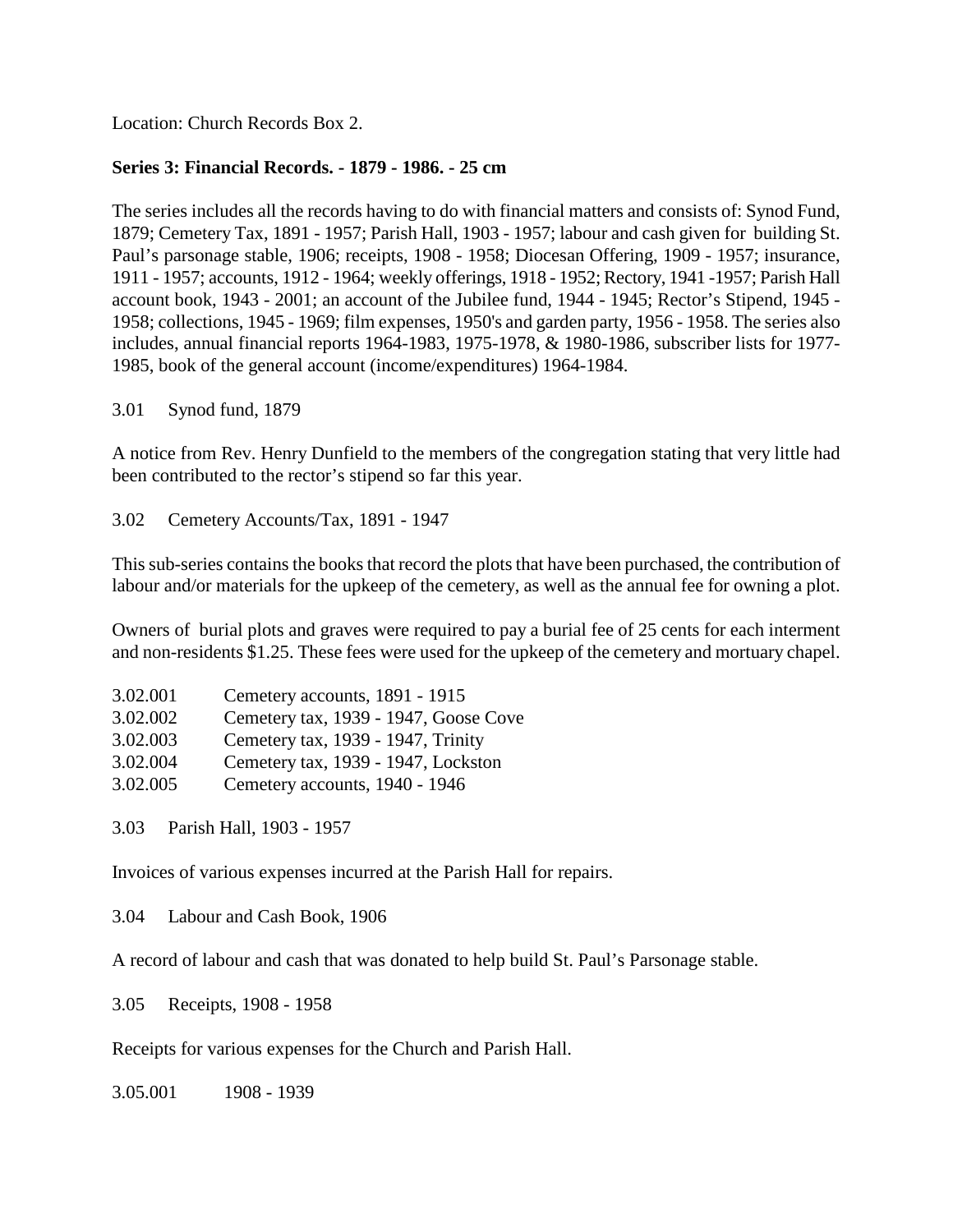3.05.002 1940 - 1958

3.06 Diocesan Offering, 1909 - 1957

A collection of funds for Lenten Self Denial, Bishopric Fund, Orphanage and Queen's College. Gives a list of members of the congregation and how much each contributed.

Location: Church Records Box 3

3.07 Insurance, 1911 – 1957, Furnace Insurance 1979-1985

Copies of insurance policies and invoices for the Church and Parish Hall.

3.08 Accounts, 1912 - 1964

The accounts of the Church are kept by the Treasurer and details the envelope and loose coin collection at each service. The vestry minutes are also recorded for 1913 - 1917.

3.09 Weekly Offerings, 1918 - 1976

These books would be used by the Treasurer to keep a record of the contribution form each congregation member through the Church envelope system. Includes the name of the person, envelope number and the amount contributed.

| 3.09.001 | 1918 - 1920         |
|----------|---------------------|
| 3.09.002 | 1927 - 1952         |
| 3.09.003 | 1961 - 1976 (Box 5) |

3.10 Rectory, 1941 - 1957

Invoices of expenses for work that was carried out at the Rectory and property.

3.11 Parish Hall Account Book, 1943 - 2001

This book was used by the Treasurer to keep a record of the revenue and expenses generated at the Parish Hall. The book also contains a list of names and contributions made to an Organist Collection in 1947, 1948 and 1957 as well as a Lay Reader Collection for 1948 and 1957. This file also contains expenses and bills for the hall 1979-2001.

3.12 Jubilee Fund, 1944 - 1945

Minutes from a meeting of the congregation to discuss the idea of celebrating the 50th Anniversary of the Consecration of St. Paul's Church. It was decided that the event would be celebrated by a Church service with the money from the offering being spent towards the improvement of the Church.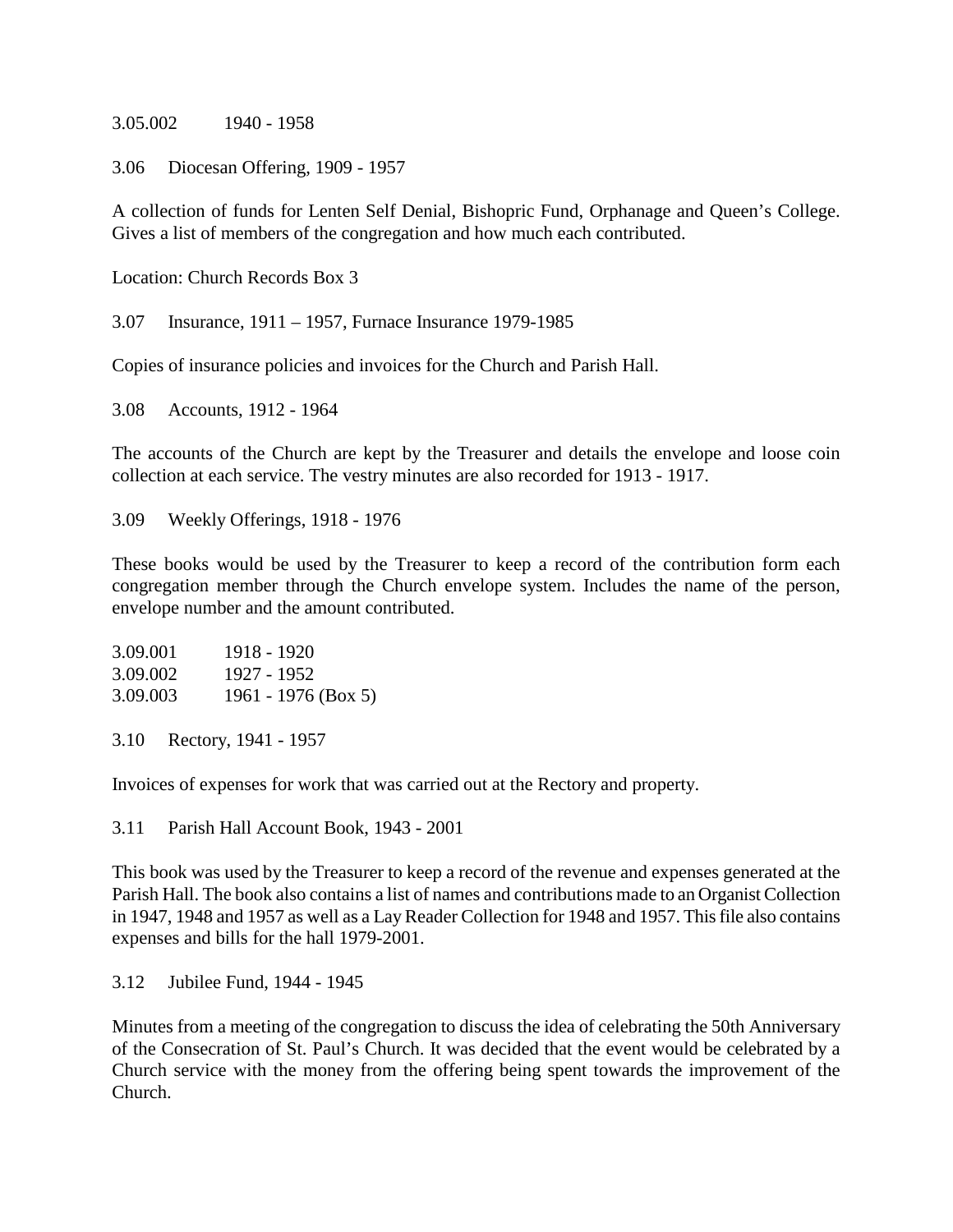#### 3.13 Rector's Stipend, 1945 - 1958

A listing of how much each person in the congregation contributed towards the Rector's Stipend.

| 3.13.001 | 1945 - 1947 |
|----------|-------------|
| 3.13.002 | 1950 - 1952 |
| 3.13.003 | 1952 - 1958 |

3.14 Collections, 1945 – 1969, 1961-1974

List of people from the congregation and the amount given for various collections such as a donation to the lay readers and organist, expenses of envelopes, and other Church expenses. Also in this file are subscriber's list from 1974-1980 listing congregation members and their giving's for the year.

3.15 Film Expenses, 1950's

Invoices from the Atlantic Films and Electronics Ltd.

3.16 Garden Party, 1956 - 1958

Donations received towards the garden party of cash and goods, the amount raised from various activities and invoices from local businesses for expenses.

3.17 Miscellaneous, [19-]

Invoices that have no date recorded or the purpose of the committee/group is not clear.

Location: Church Records Boxes 4 and shelf (3.09)

- 3.18 Annual Financial Reports 1964-1983, 1972-1975, 1974-1975, 1975, 1975-1978, and 1980-1986.
- 3.19 Book of the general account (income/expenditures) 1964-1984.
- 3.20 Lease Agreements of Parish Hall Rentals
- 3.21 Grants, Applications and Restorations

#### **Series 4: Correspondence. - 1913 - 1957. - 3 cm**

This material was found in the Church tower of St. Paul's in 2000. It was brought to the Trinity Historical Society for the Archives.

The correspondence consists mainly of invoices and letters relating to supplies and the maintenance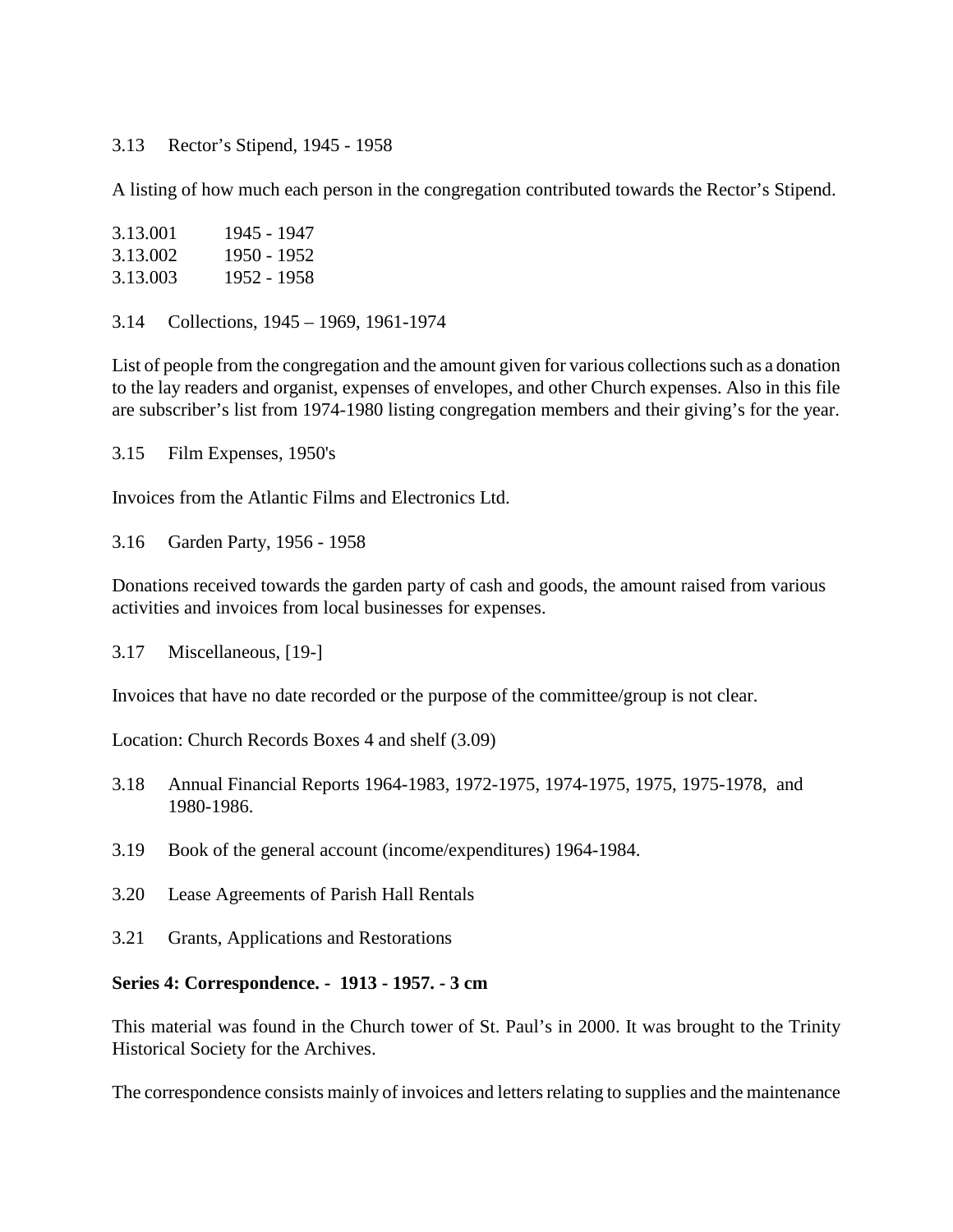of the Church.

4.01 Correspondence, 1909 - 1957

Correspondence concerning donations to the Garden Party, the estate of the late Mary M. Crocker Jordan, concerns over the timing of church services and various other church activities.

4.02 Correspondence with the Cemetery Board, 1913 - 1957

Reports of the cemetery board for 1914 - 1915 as well as bills for work/repairs that were carried out on the cemetery during 1913 - 1957.

4.02.01 Correspondence with the Minister; request for information 1938 - 2000

4.03 Miscellaneous

A copy of Psalm 47, list of furnishings and vestments in the Church, Rectory and land owned by the Church in Trinity; A copy of "Walk-a-thon" sponsor sheet, walkathon was done on May 27, 1972 as a fundraiser for St. Paul's Church; Brochures, The Missions to Seamen Antwerp 1892-1992, Trinity Historical Society Request

4.04 Miscellaneous Correspondence

Includes correspondence with church warden (George Lilly) 1975-1985, receipts for bricks purchased, "Friends of the Clergy" letters, letters of donation, quote to re-wire St. Paul's Church, and a pamphlet welcoming the Primate of the Anglican Church of Canada.

Location: Church Records Box 4.

#### **Series 5: Vestry Registers. - 1897 - 1987. - 3 cm (3 volumes)**

The vestry registers record the services held at the Church, number of people in attendance, topic of the sermon, visiting clergy and other remarks.

- 5.01 Vestry Register, 1897 1913
- 5.02 Vestry Register, 1913 1921
- 5.03 Vestry Register, 1950 1987

Location: Church Records Box 5 and shelf (5.03)

#### **Series 6: Minister's Records. - 1756 - 1969. - 3 cm**

The series consists of a Minister's work book and diary for 1881; a book containing sermons and notes from the scriptures, 1903; some service schedules, printed hymns; a photocopy of a document concerning St. Paul's Church dated 1756 - 1757 and a list of congregational members.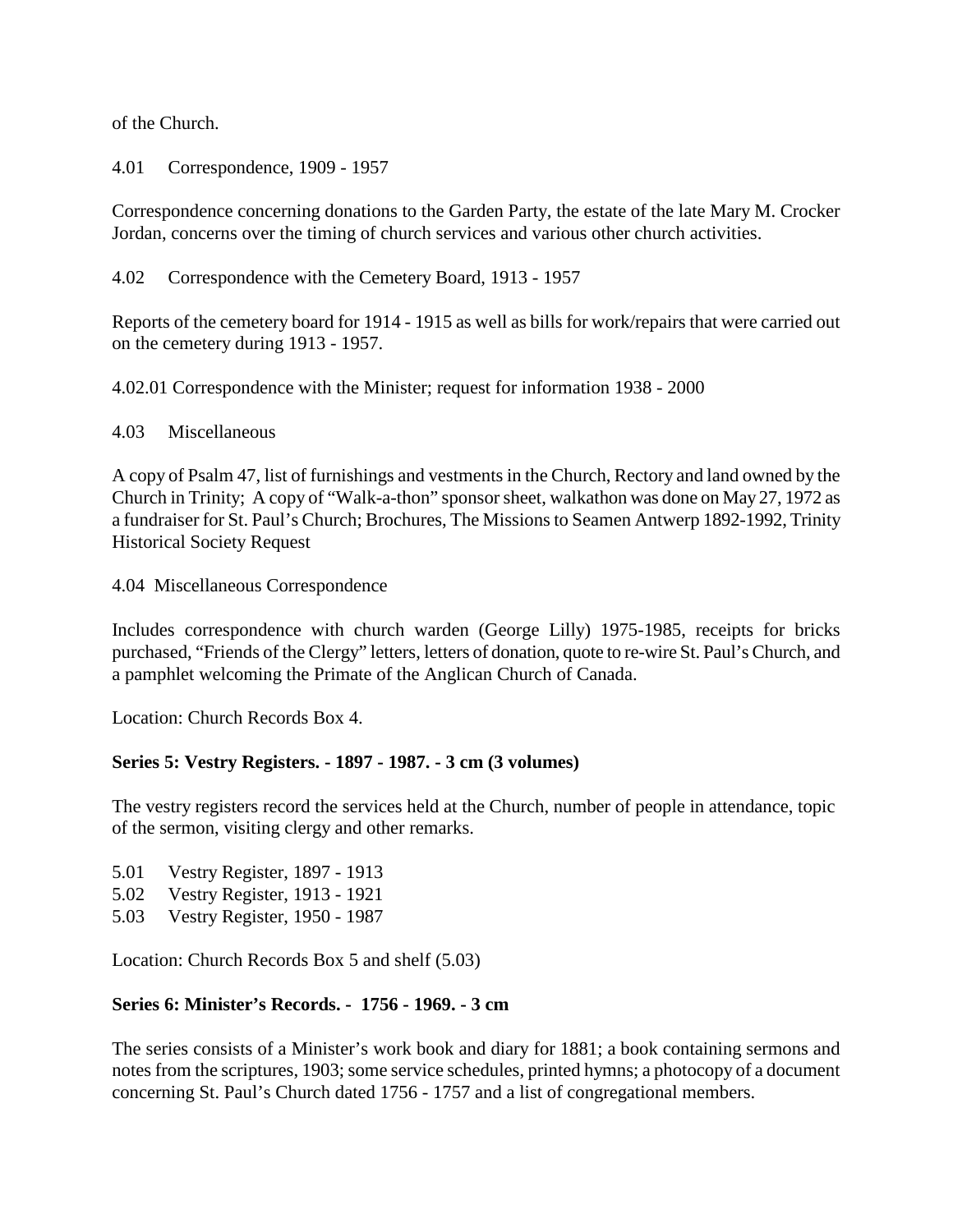6.01 Pew Rents, 1756 - 1757

Pews in the Church would be rented by families for a set fee that would be agreed upon at a vestry meeting.

6.02 Minister's work book and diary, 1881 - 1886

The book contains a listing of names of people for 12 districts; a diary from January 1, 1881 to June 13, 1881 and January 4, 1883 - August 20, 1883; a schedule of services, 1881; a list of confirmation candidates for 1882, 1884 and 1886; list of the sick in the Parish 1881 - 1883 and a list of books from his collection that have been loaned and returned to members of the Parish.

6.03 Sermons and Notes on the Scripture, 1903

Sermons and notes on various verses of scripture.

6.04 Service schedules, 1921,1969

Schedules for Lent, 1921 and Easter and Christmas, 1969.

6.05 Hymns

Copies of the hymn "We Give Thee Thanks" and Nine Hymns with Tunes to be used in celebration of the Coronation of His Majesty King George V.

6.06 List of Congregation Members

A book that contains an alphabetical listing of members of the congregation.

Location: Church Records Box 6.

#### **Series 7: Legal documents. - 1895. - 1 folio.**

An unsigned Bill of Sale drawn up re the sale of Garland's land to the Diocesan Synod, 1895.

Location: Church Records Box 6.

#### **Series 8: Sunday School. - 1896 - 1920, 1947 - 1952. - 2.5 cm**

A roll book of those attending Sunday School, 1896 - 1920, font roll, 1940's, English Hymnal: Services for Young, Old and published material from the American Humane Education Society and a written account book, 1947 - 1952.

8.01 Sunday School Roll Books, 1896 - 1920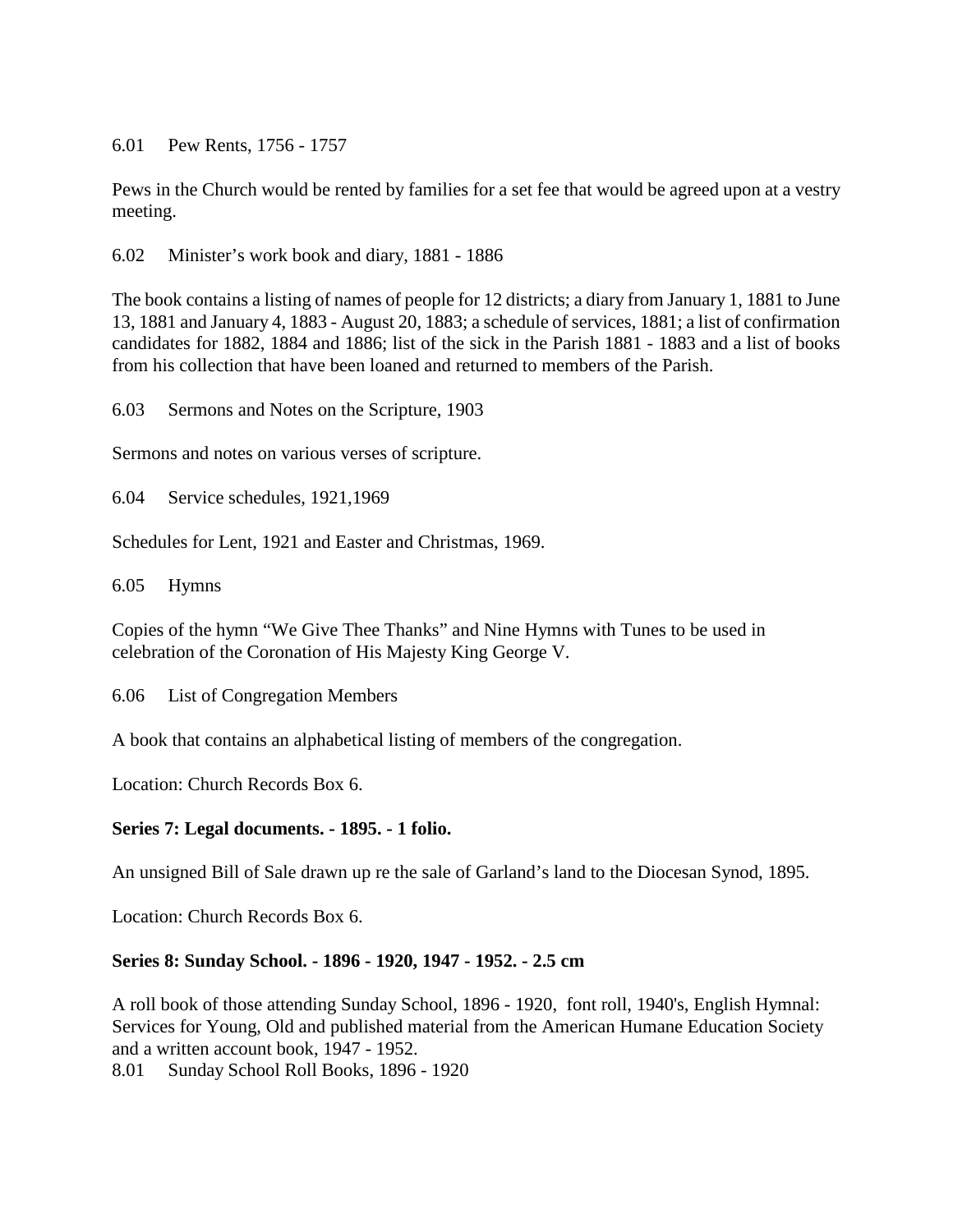The roll book contains a listing of teachers and students and the days they are in attendance and absent.

| 8.01.001 | January 1896 - July 1900     |
|----------|------------------------------|
| 8.01.002 | January 1904 - December 1913 |
| 8.01.003 | January 1914 - December 1920 |

8.02 Font Roll, 1940's

A list of children who were baptized at St. Paul's during the 1940's.

8.03 Published material by the American Humane Education Society.

8.04 English Hymnal: Services for Young and Old

8.05 Written Account Book

Location: Church Records Boxes 6 and 7.

# **Series 9: Visitor's Books. - 1825 - 2011. - 26 cm**

The visitor's books are kept to record non-parishioners visiting the Church both for interest and to attend Church service.

- 9.01 Visitor's Book, 1825 1952
- 9.02 Visitor's Book, 1953 1970
- 9.03 Visitor's Book, 1971 1972
- 9.04 Visitor's Book, 1972
- 9.05 Visitor's Book 1974 1982
- 9.06 Visitor's Book July 22, 1975 August 22, 1975
- 9.07 Visitor's Book August 24, 1975 September 21, 1975
- 9.08 Visitor's Book August 20, 1981 August 27, 1981
- 9.09 Visitor's Book, 1991 1995, 1998 1999
- 9.10 Visitor's Book, 2006 2007
- 9.11 Visitor's Book, 2007
- 9.12 Visitor's Book, 2007 2008
- 9.13 Visitor's Book, 2009- 2010
- 9.14 Visitor's Book, 2010-2011

Location: Church Records Boxes 6 and 8.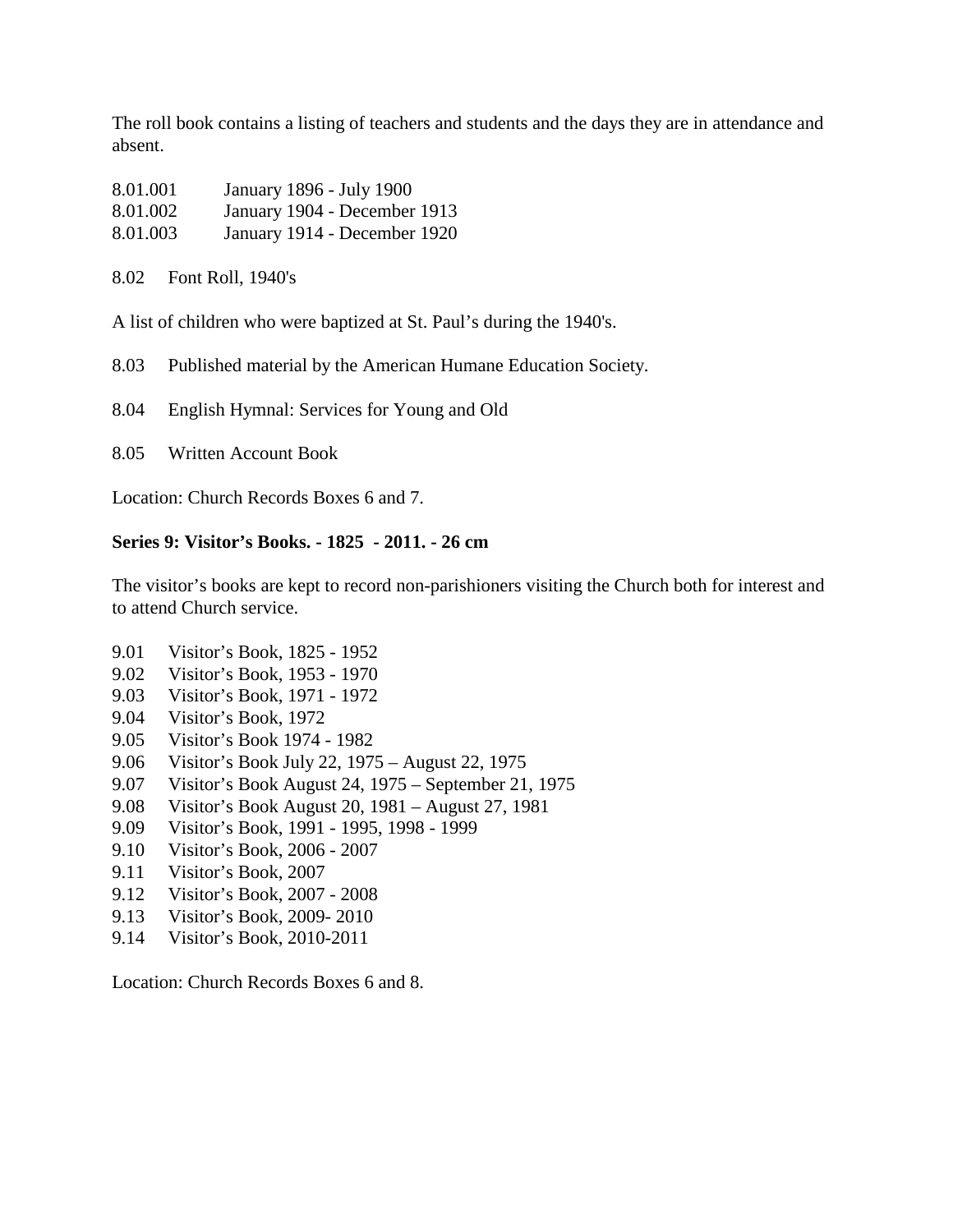# **Series 10: Plans and blueprints. - 1827 - 1980. - 12 architectural drawings and cartographic drawings**

The series includes a set of architectural drawings (12 pieces) by architect Stephen C. Earle for the building of the 1892 Church; a diagram of the Church of England cemetery at Trinity, nd; two blueprints, entitled Trinity Parish Hall Alterations: Floor Plans, Sept. 1980; and Building Sections, Oct. 1980; Plot plan and plan of the new Church of England cemetery at Trinity, nd; seating plan of the old Church, 1827, 1878, and the new Church, 1894 and 1921 (2 copies); a copy of the "Rough Plan" showing the position of Garland's Paddock near the Church, Trinity, 1895, and a plan of the Garland's estate at Trinity.

The items in this series are restricted pending conservation.

- 10.01 Architectural drawings, 1892
- 10.01.001 Foundation plan
- 10.01.002 Side View no. 4 North Elevation
- 10.01.003 West Elevation no. 5
- 10.01.004 East Elevation
- 10.01.005 Longitudinal section no. 8
- 10.01.006 Transverse section no. 7
- 10.01.007 Framing plans no. 9
- 10.01.008 Various: doors, stone, cross, spire
- 10.01.009 Family plans for North Elevation no. 12
- 10.01.010 Family of West Elevation no. 13
- 10.01.011 Details of roof no. 14
- 10.01.012 Details on window no. 15

Location: Church Records Box 8a

- 10.01.013 Cross on porch
- 10.01.014 Cross on spire
- 10.01.015 Template of upper window
- 10.01.016 Section of sill on dormers, section of base and corner board
- 10.01.017 Detail on credence table

Location: Drawer 1, Folder 1

- 10.01.018 Details of pew/chancel rail
- 10.01.019 Details of desk
- 10.01.020 Section of window frames, cross on east/west end, section of jams and circular window
- 10.01.021 Details of choir seats
- 10.01.022 Details of porch
- 10.01.023 Details of book rest
- 10.01.024 Details of altar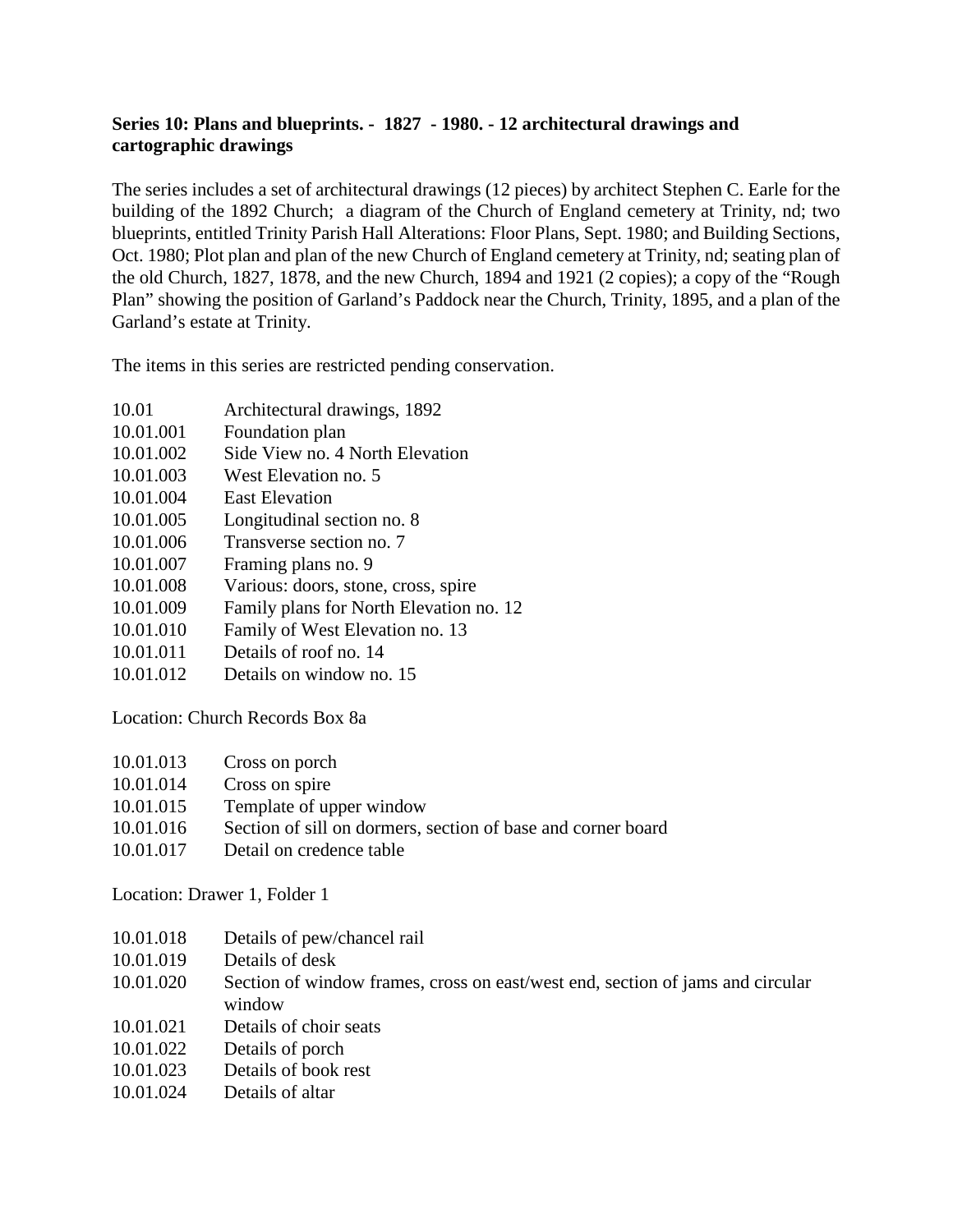| 10.01.025 | Details of redos  |
|-----------|-------------------|
| 10.01.026 | Details of pulpit |
| 10.01.027 | Details of screen |

Location: top shelf

- 10.02 Church of England cemetery, nd
- 10.03 Trinity Parish Hall alteration, 1980
- 10.04 Plot plan of the new Church of England cemetery, nd
- 10.05 Seating Plans, 1827, 1878, 1894 and 1921

Four seating plans of St. Paul's Church. A ground plan of the second Church which began construction in 1814, completed in 1818 and consecrated in 1827. Floor plan of the Church and gallery, 1878. Floor plan of the third Church 1894 and 1921 (2). All plans have a key to indicate where various Church Vestments are located as well as a list of people who occupied each pew.

10.06 Garland's Estate/Paddock, 1895

Two diagrams: one which shows the Garland property and the other which shows the land that is owned by Garland opposite the Church.

Location: 10.02 - 10.04 are located in the map cabinet Drawer 5, Folder 1. 10.05 and 10.06 are located in Church Records Box 6.

# **Series 11: Photographs. - 20 photographs, 2 paintings**

The series consists of photographs and paintings that are on display in the Church. Seventeen of the photographs are of Rectors past and present, three images are of the old and the new church. There is an ink and wash drawing of the old Church and a painting of the Anglican Cathedral in St. John's by J. S. Hayward.

#### **Series 12: Ledger Book, Minute Book, Applications, Reports. - 24 cm**

- 12.1 Ledger Book 1971 1990 Minute Book 1952-1967
- 12.2 Newsletter Layreaders Association
- 12.3 Foster Child Sponsorship
- 12.4 Burial Permits 1984-1994
- 12.5 Marriage Applications and Certificates
- 12.6 Trinity Trailer Park Feasibility Report
- 12.7 Character References
- 12.8 Taxation
- 12.9 Will of Cecily K Hansen
- 12.10 Anglican Charitable Foundation for Children 1984-1997